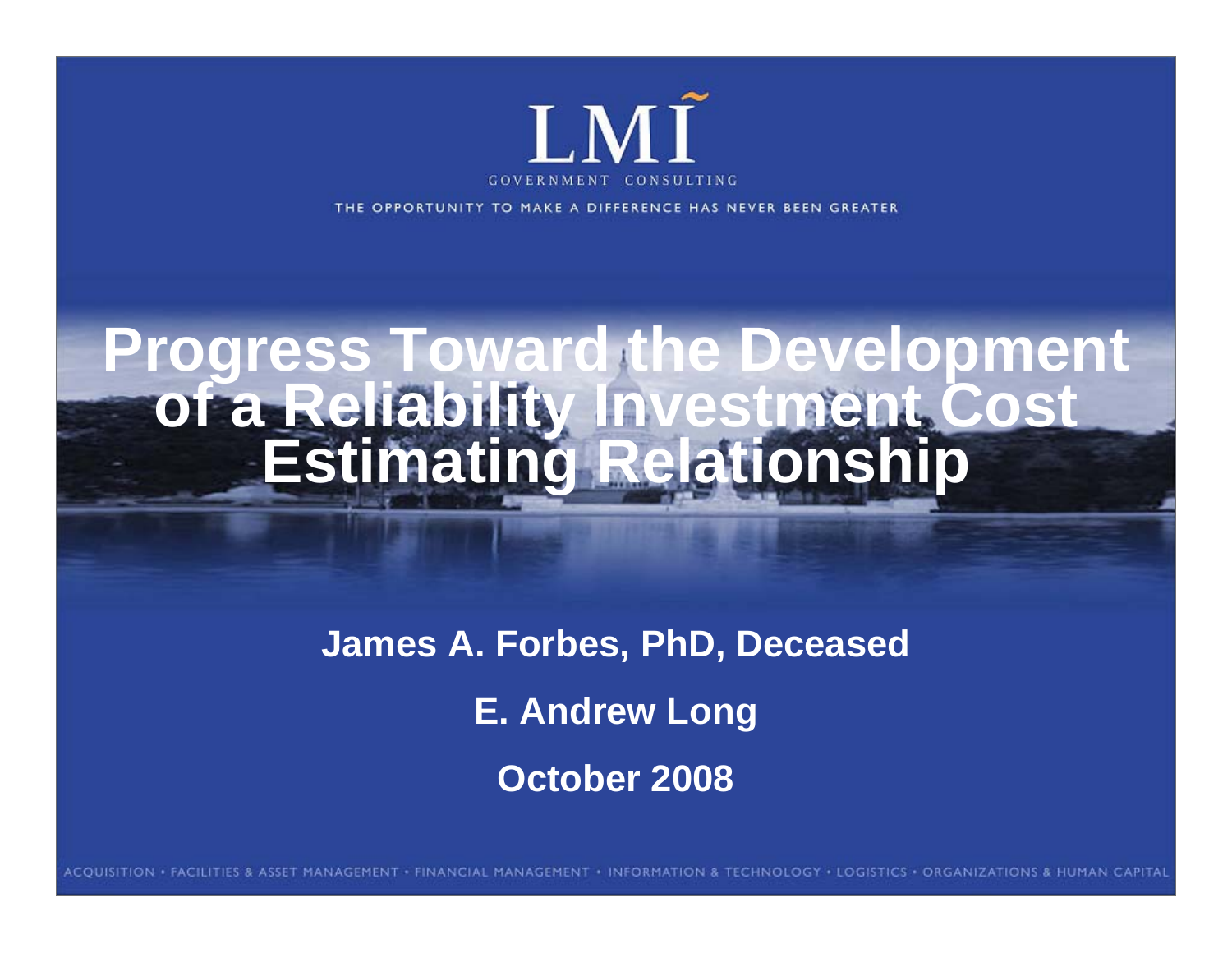## Overview and Outline

- •**Background**
- Development of model
	- Basic model
	- •Intermediate model
	- Production/support cost model
- Summary and conclusions
- Next steps and future work

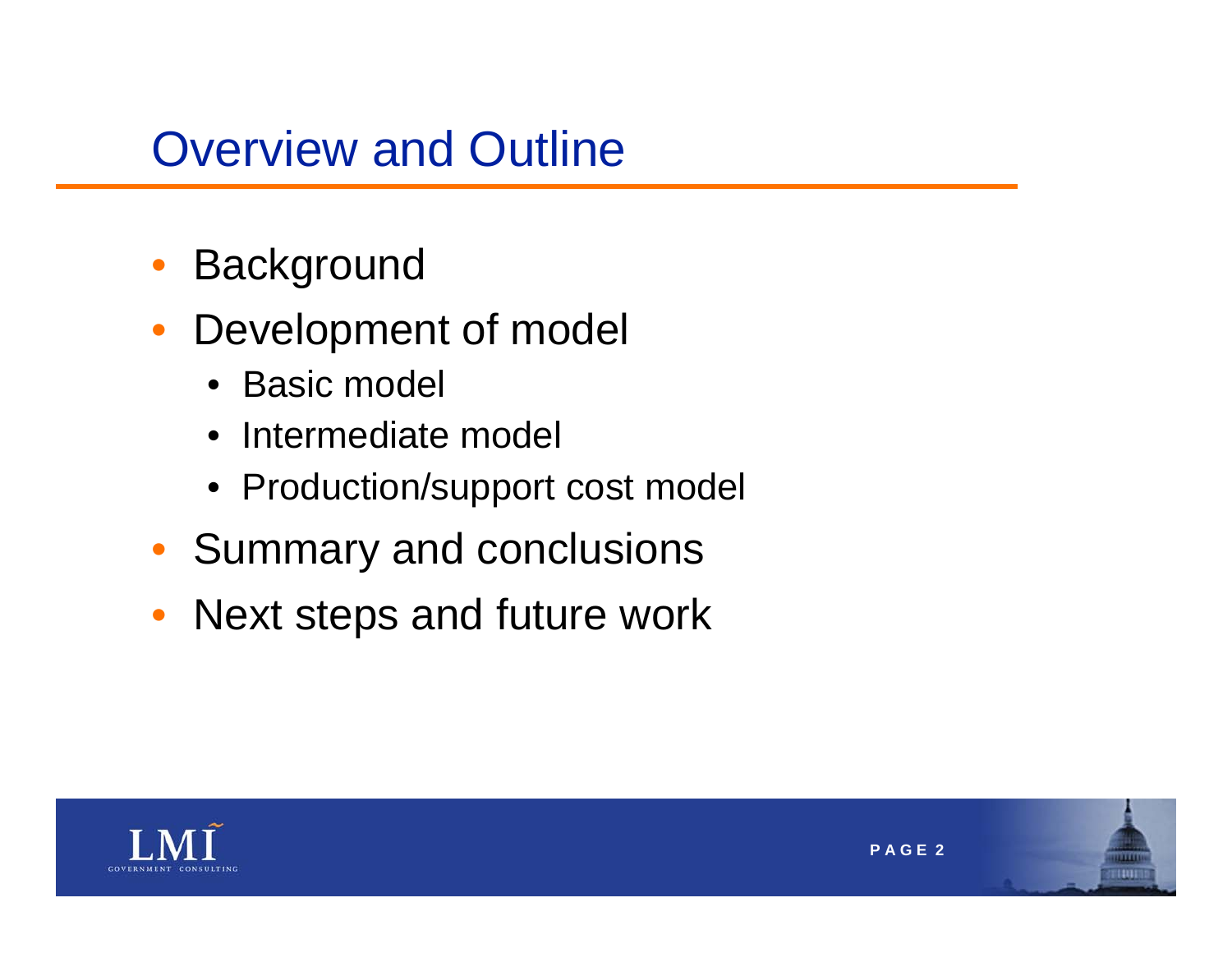## Work Sponsored by:

- $\bullet$ Director of Operational Test and Evaluation
- • Deputy Director, Assessments and Support, Systems and Software Engineering
- Deputy Under Secretary of Defense (Logistics and Materiel Readiness)

**Although the support of the sponsors is gratefully acknowledged, positions expressed are those of LMI Government Consulting, and not official positions of the sponsors.**

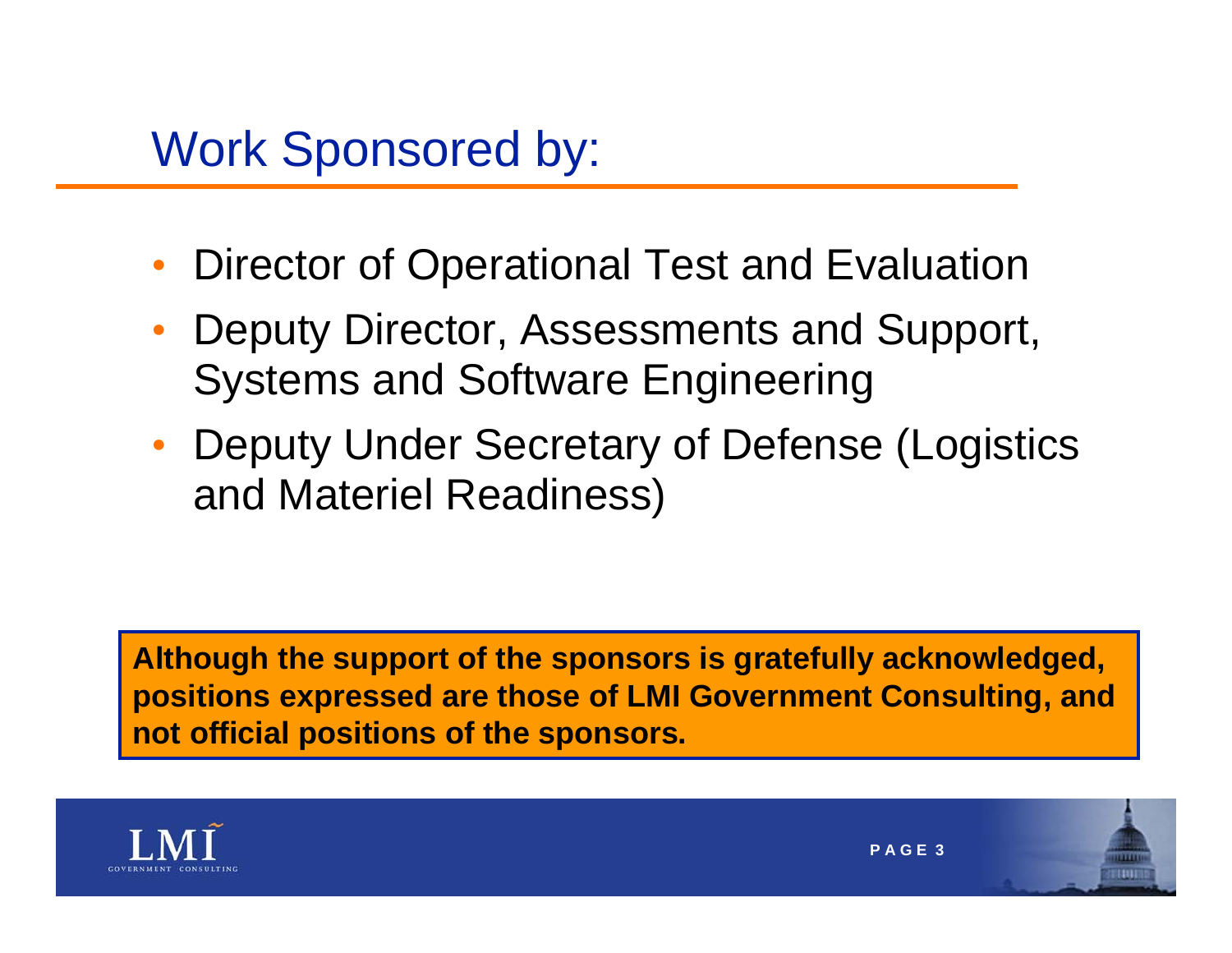## Study Objective and Approach

**OBJECTIVE :** Mathematical model that can be used to *predict the investment* in reliability required to achieve a given amount of *reliability improvement*

#### **APPROACH: Four sub-models developed in three phases**

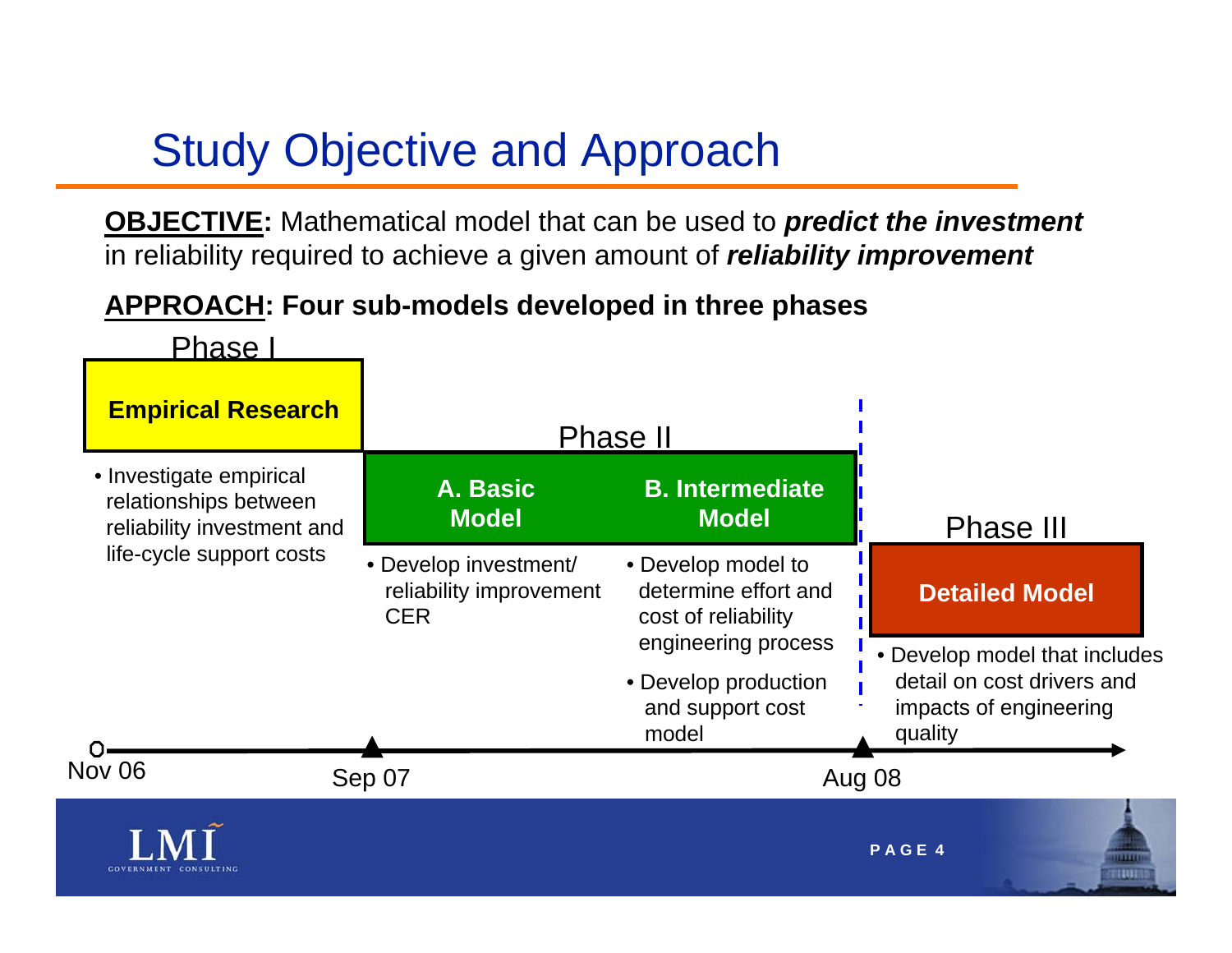## **Phase I (Empirical Research)**



- • Developed a preliminary relationship between investment in reliability (normalized by average production unit cost) and achieved reliability improvement
- • Also, found that:
	- Generally, programs significantly improved system reliability with investment, though
	- under-investment in reliability may be large
	- – Reliability goals, although established and articulated in operational requirements documents, do not appear to be driving either management or engineering effort

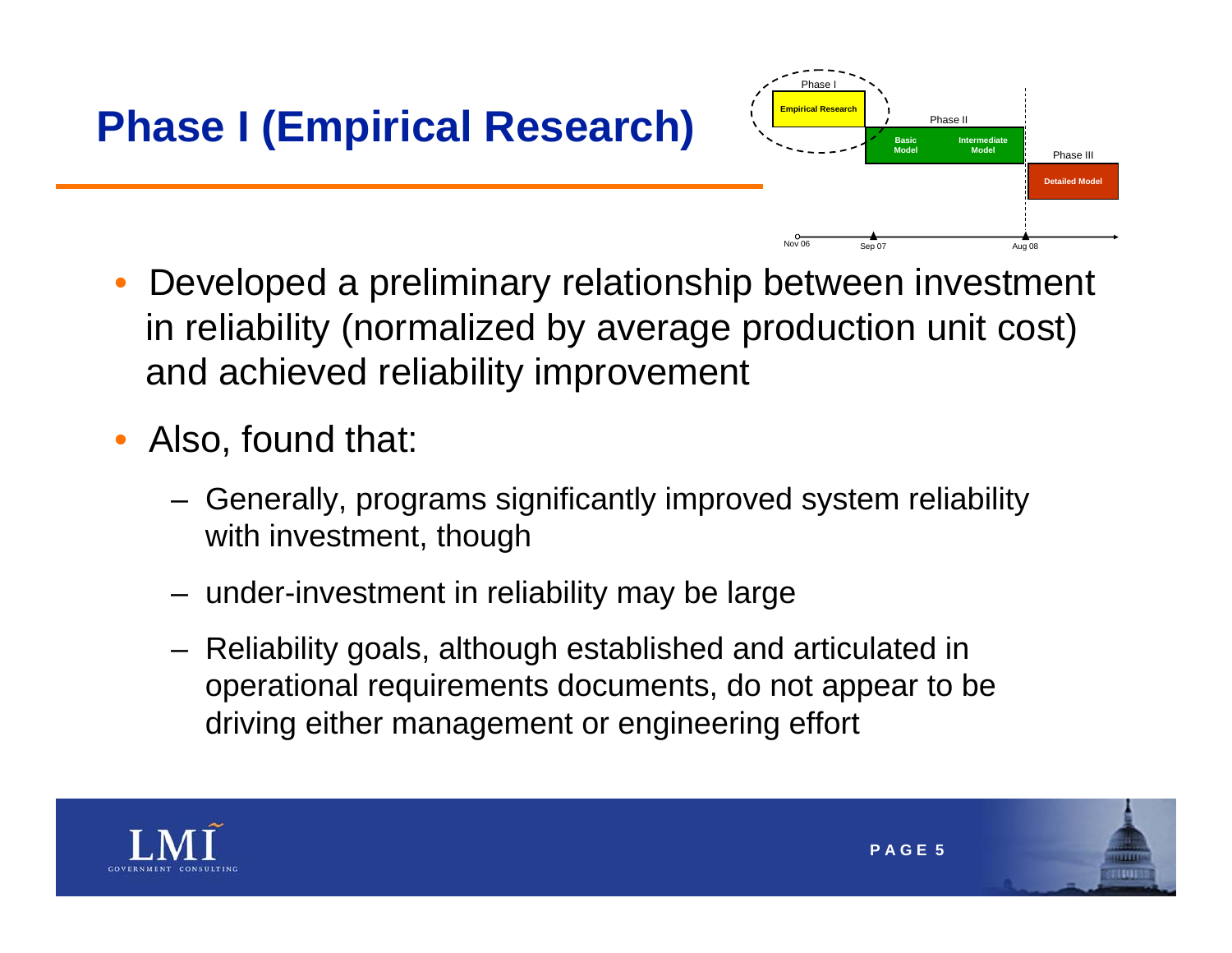



**P A G E 6**

mm

TIBUT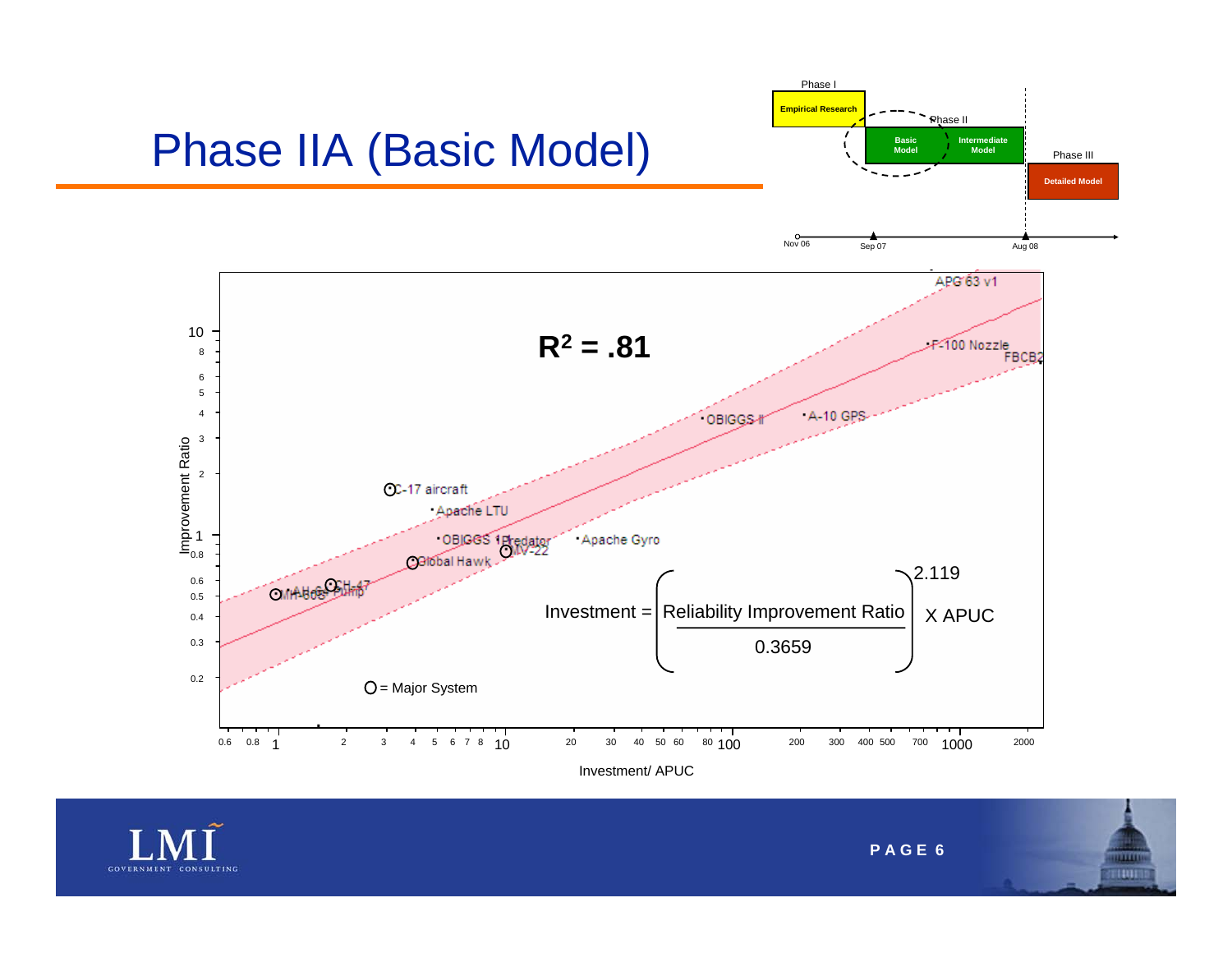



**P A G E 7**

mm

TIBUT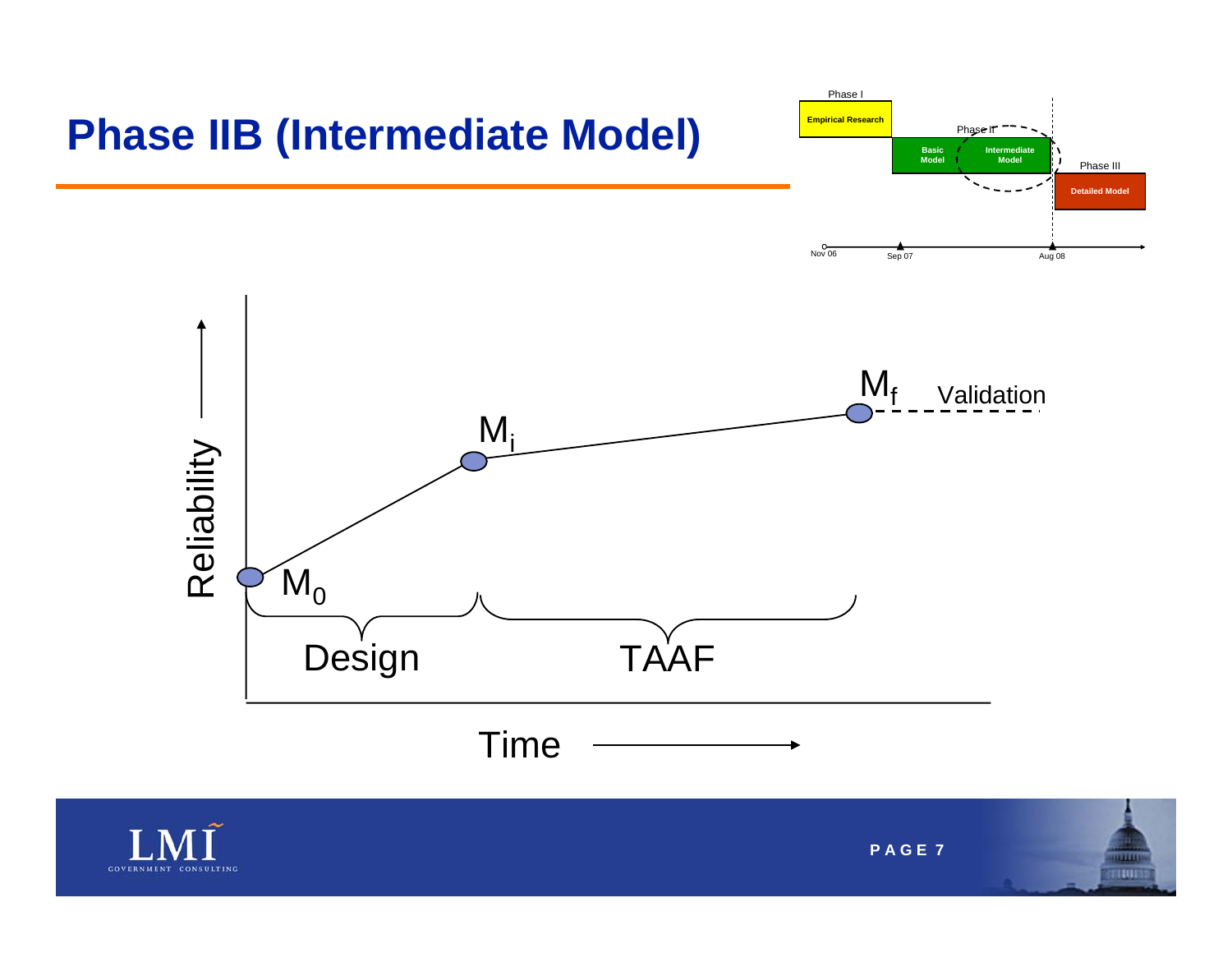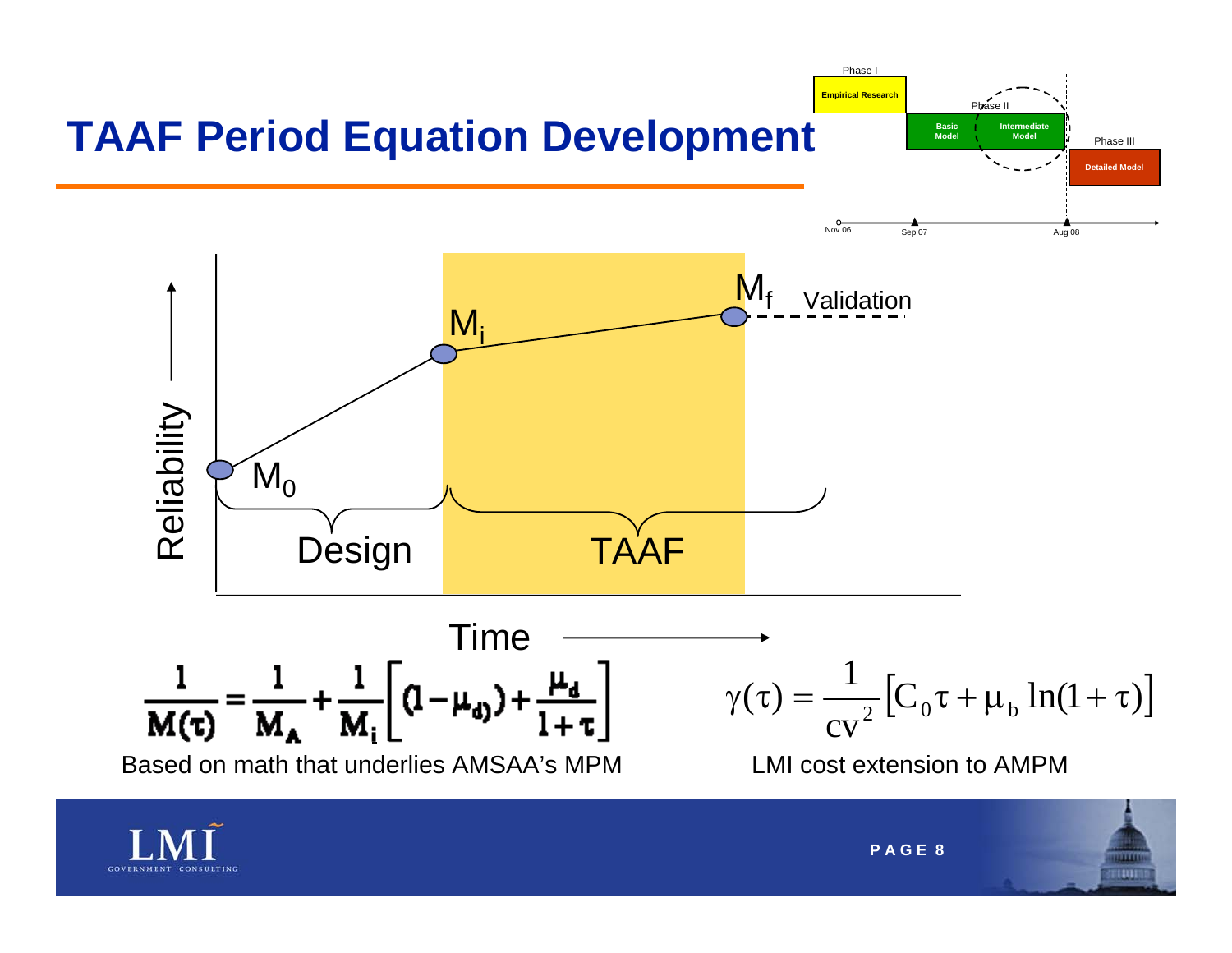## **Comparing LMI Model of TAAF Cost with AMSAA Data**

- Using 25 data points from eight platforms, inferred non-dimensional TAAF time  $\tau$  from the AMPM and  $M_F/M_I$  (neglect  $\lambda_A$ ) ratio of each data point
- Determined LMI model cost for each  $\tau$ **Links of the Company** Calibrated model by adjusting two parameters
- Compared costs estimated by model with AMSAA costs



Phase I

Nov 06

Phase

**Basic Model**

**Intermediat Model**

Phase III

**Detailed Model**

Aug 08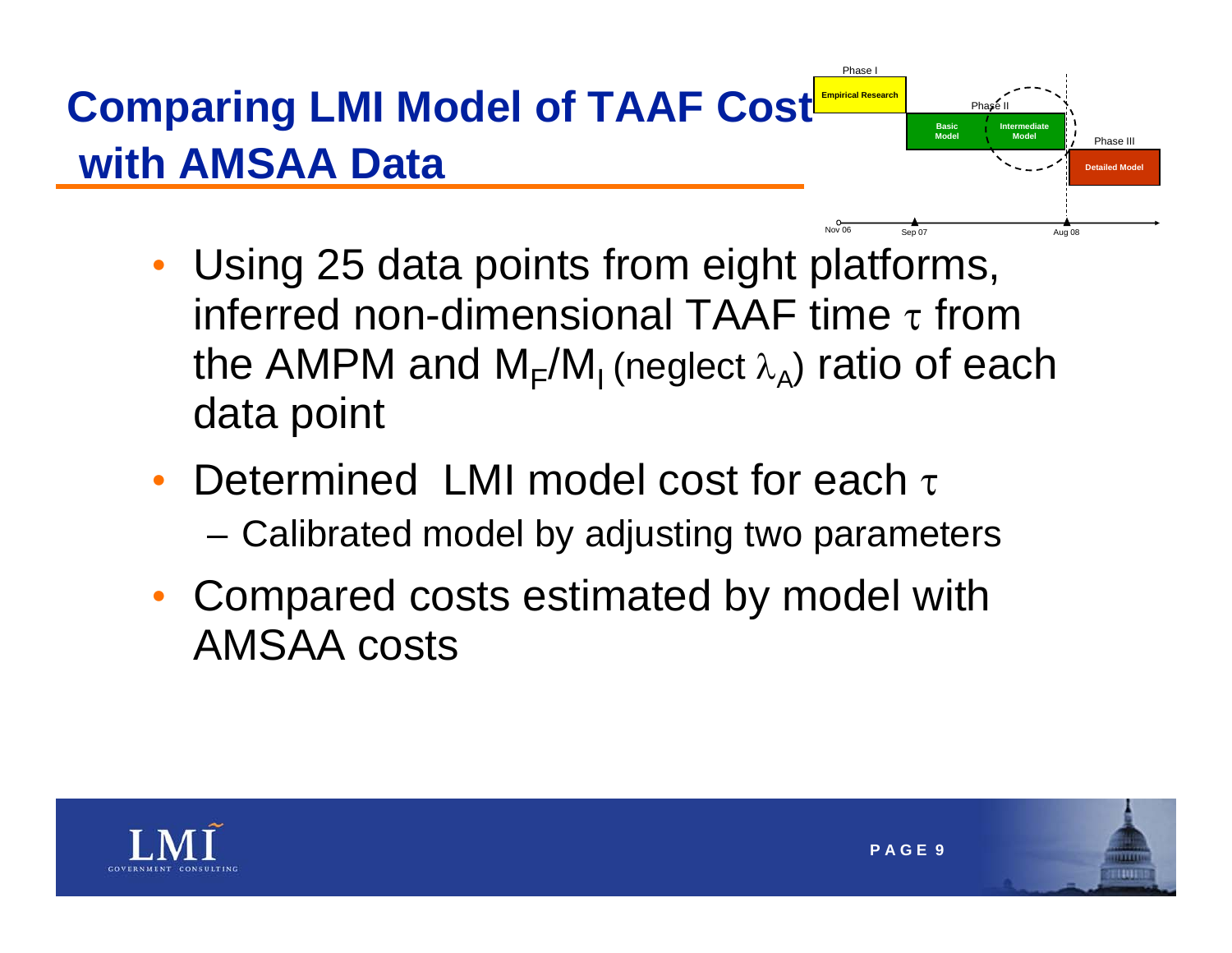#### **AMSAA Cost vs. Model Predicted Cost to Achieve a Given Reliability**





**P A G E 10**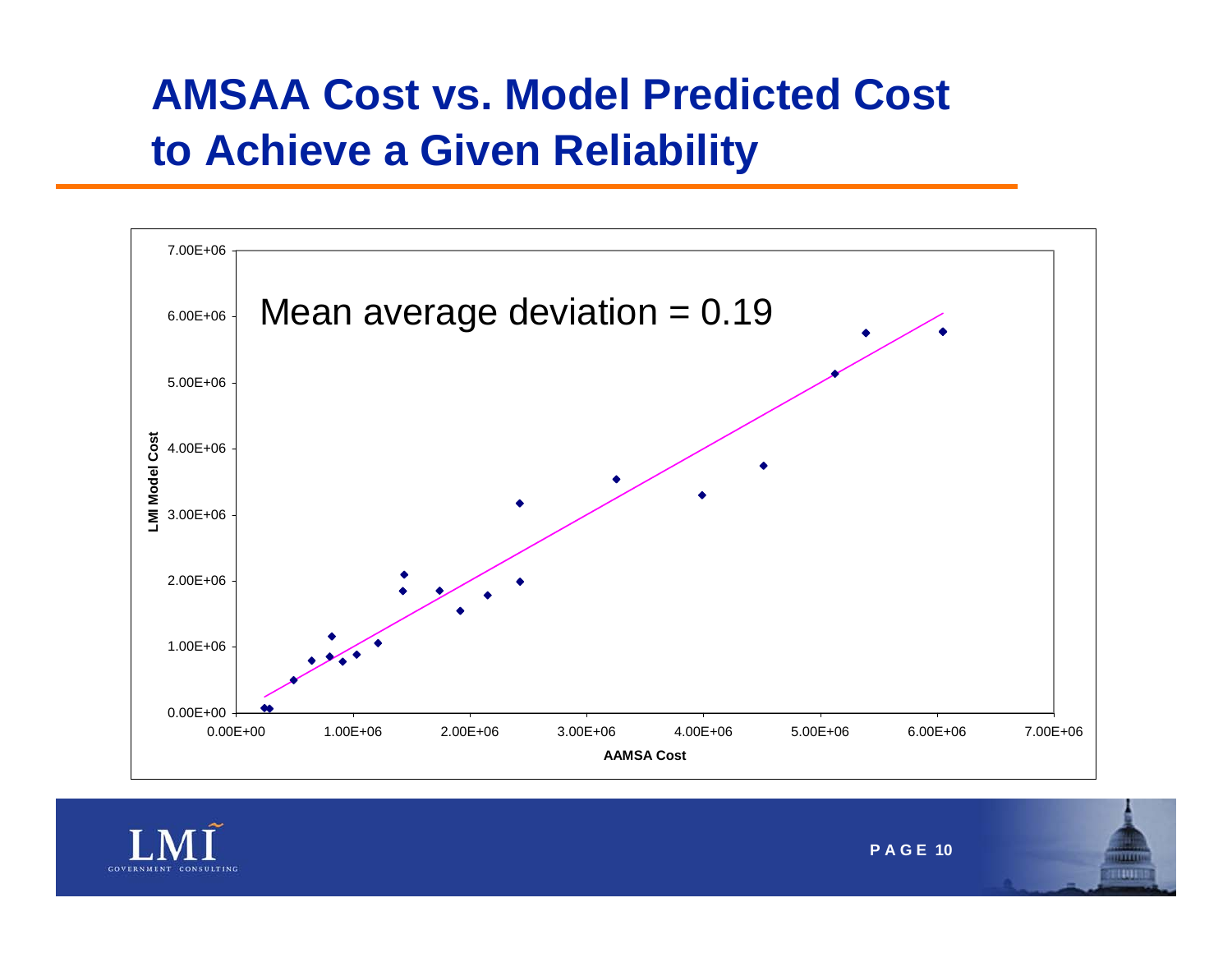## **Approach to Design Phase Model**

- Adopt A-mode, B-mode scheme from TAAF (and AMSAA) Model
	- – Assumes process for identifying and removing Bmodes is similar to TAAF
	- and the state of the Engineering labor applied to PoF, HALT, durability, etc. plays role similar to test operation in TAAF
- Obtain improvement data from programs that implemented or are implementing proactive tasks (assumes will see only limited improvement if proactive tasks not performed)

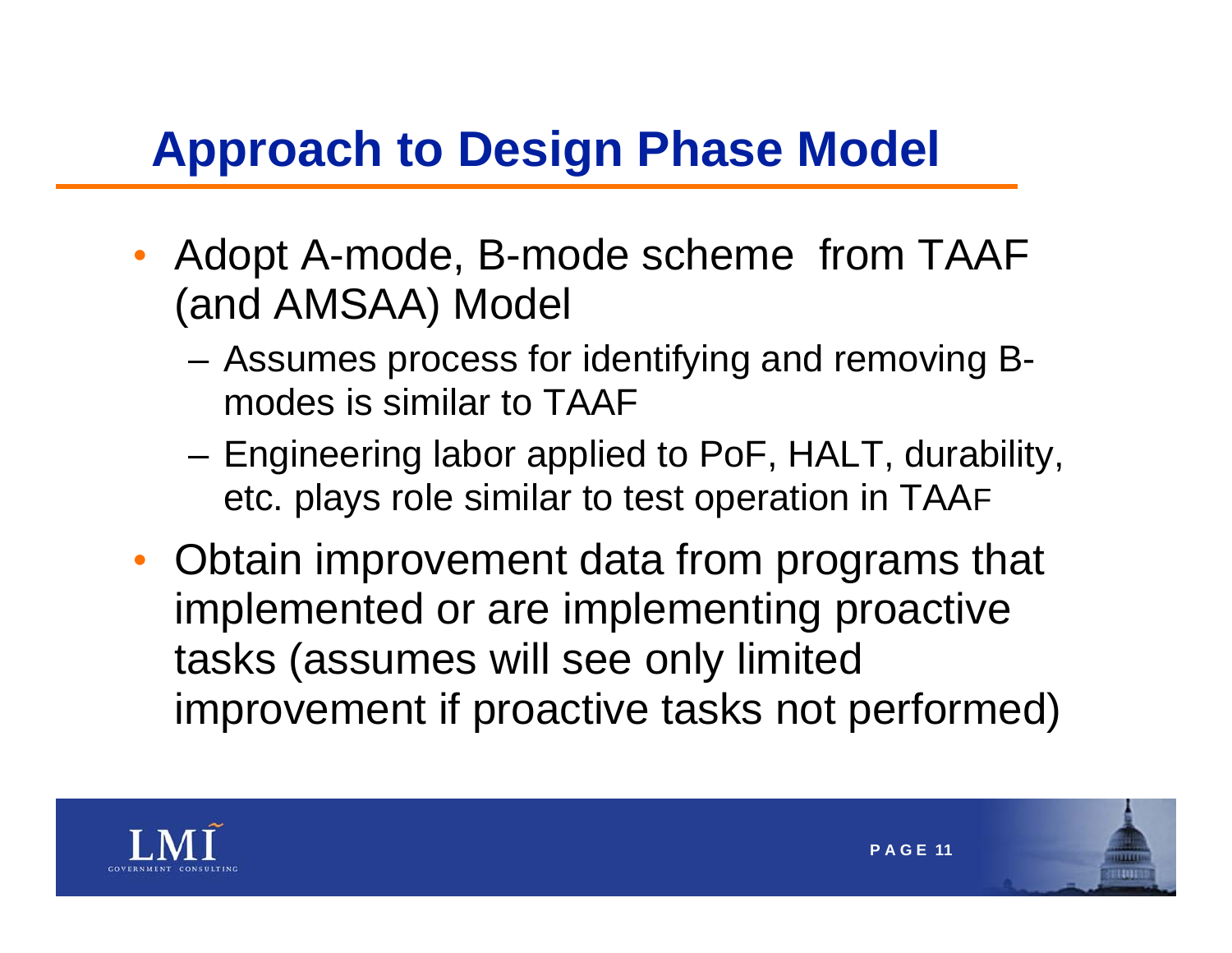

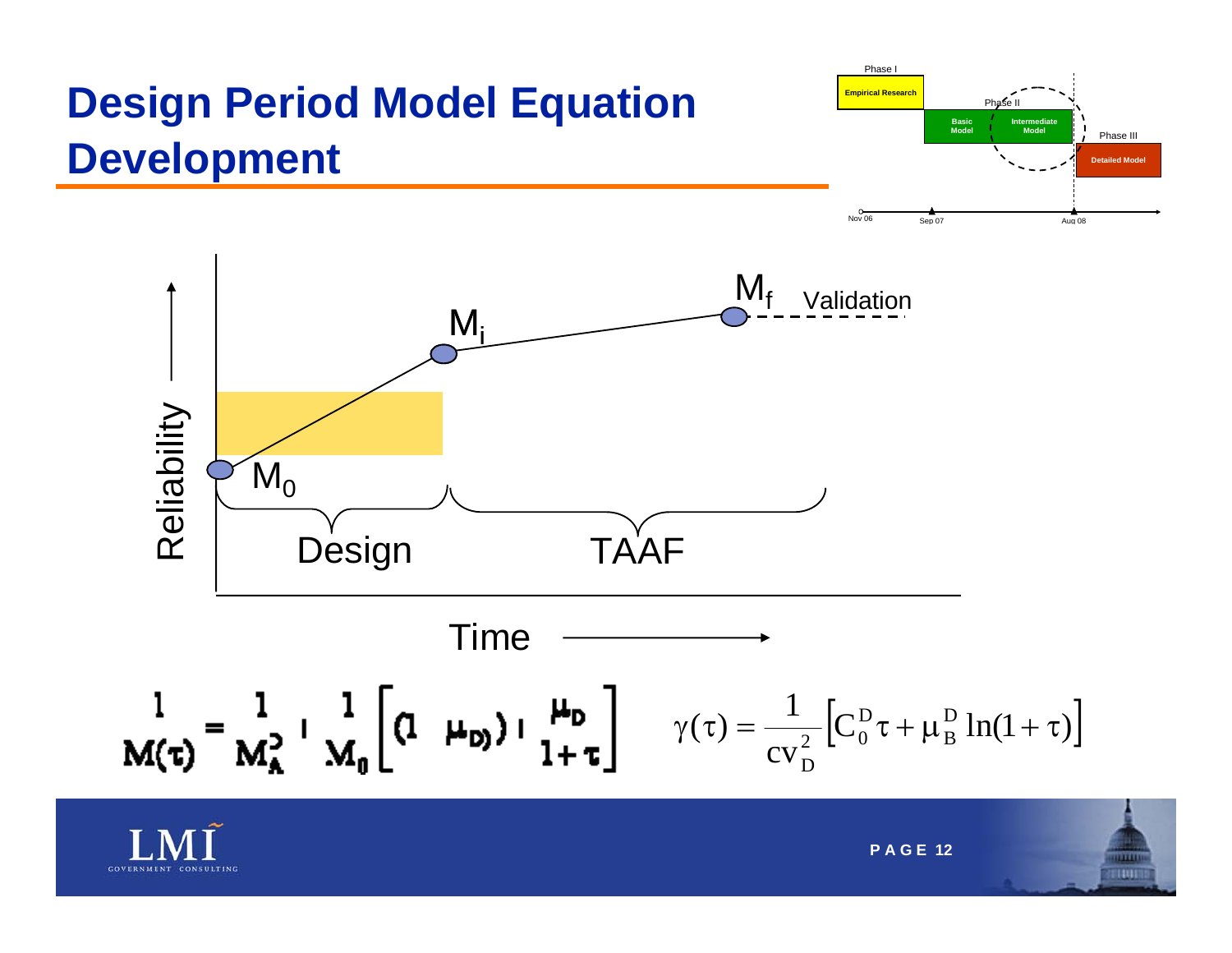

**P A G E 13**

11111

Used 4 values for "goodness" parameter

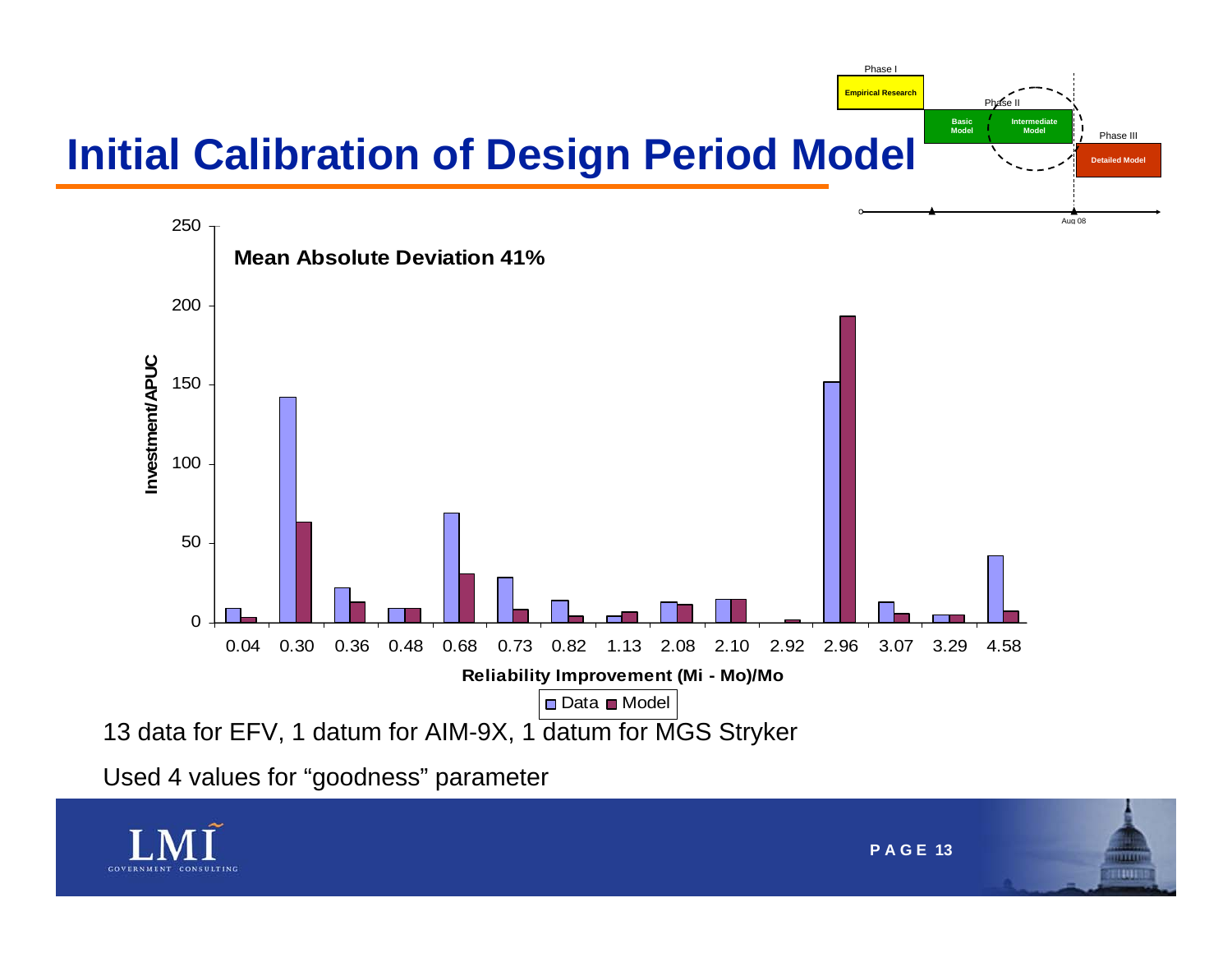## Support Cost Model (+)

#### **Simplified** UAV Example





![](_page_13_Picture_4.jpeg)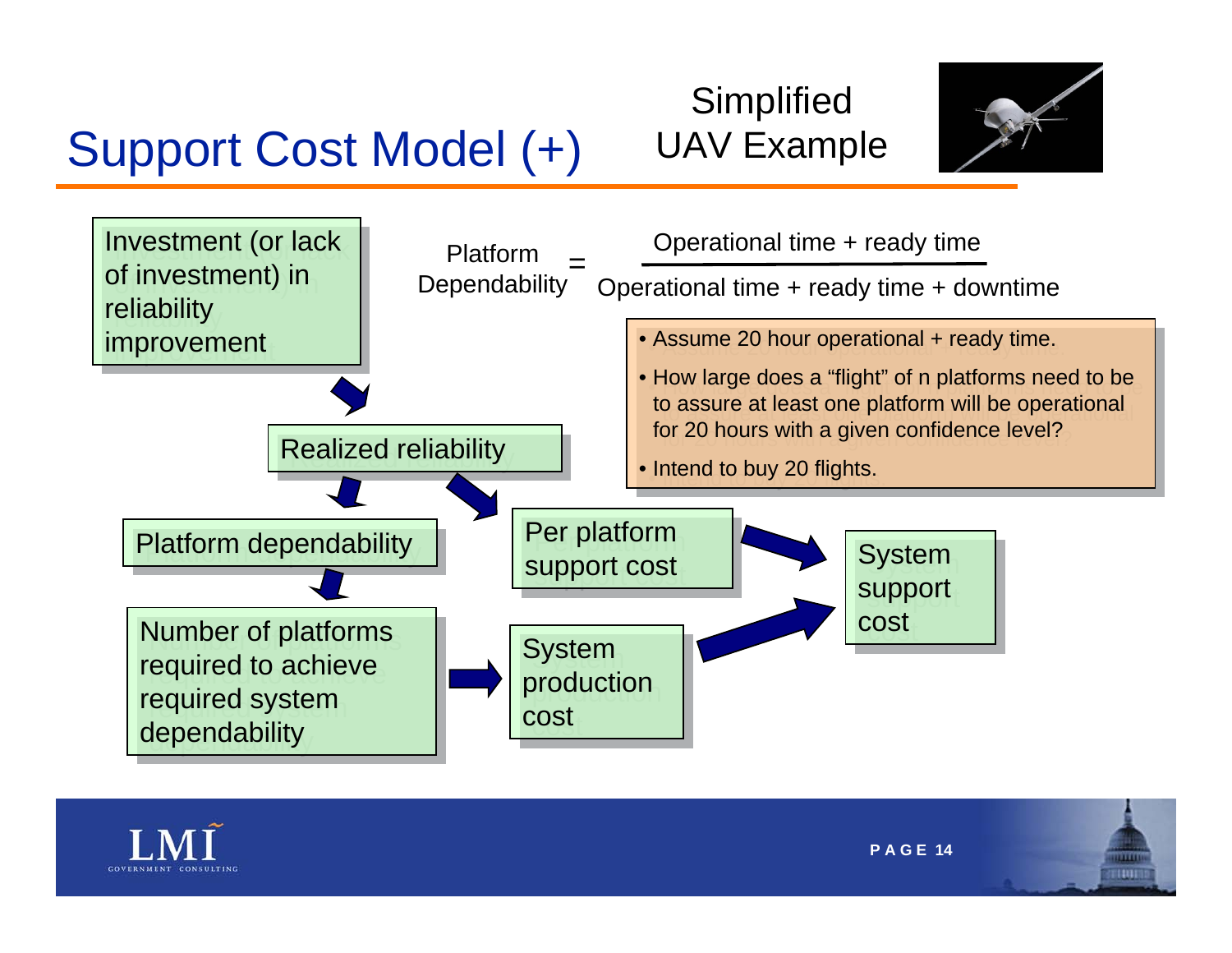### **LCC vs. Reliability Investment Notional UAV Example**

![](_page_14_Figure_1.jpeg)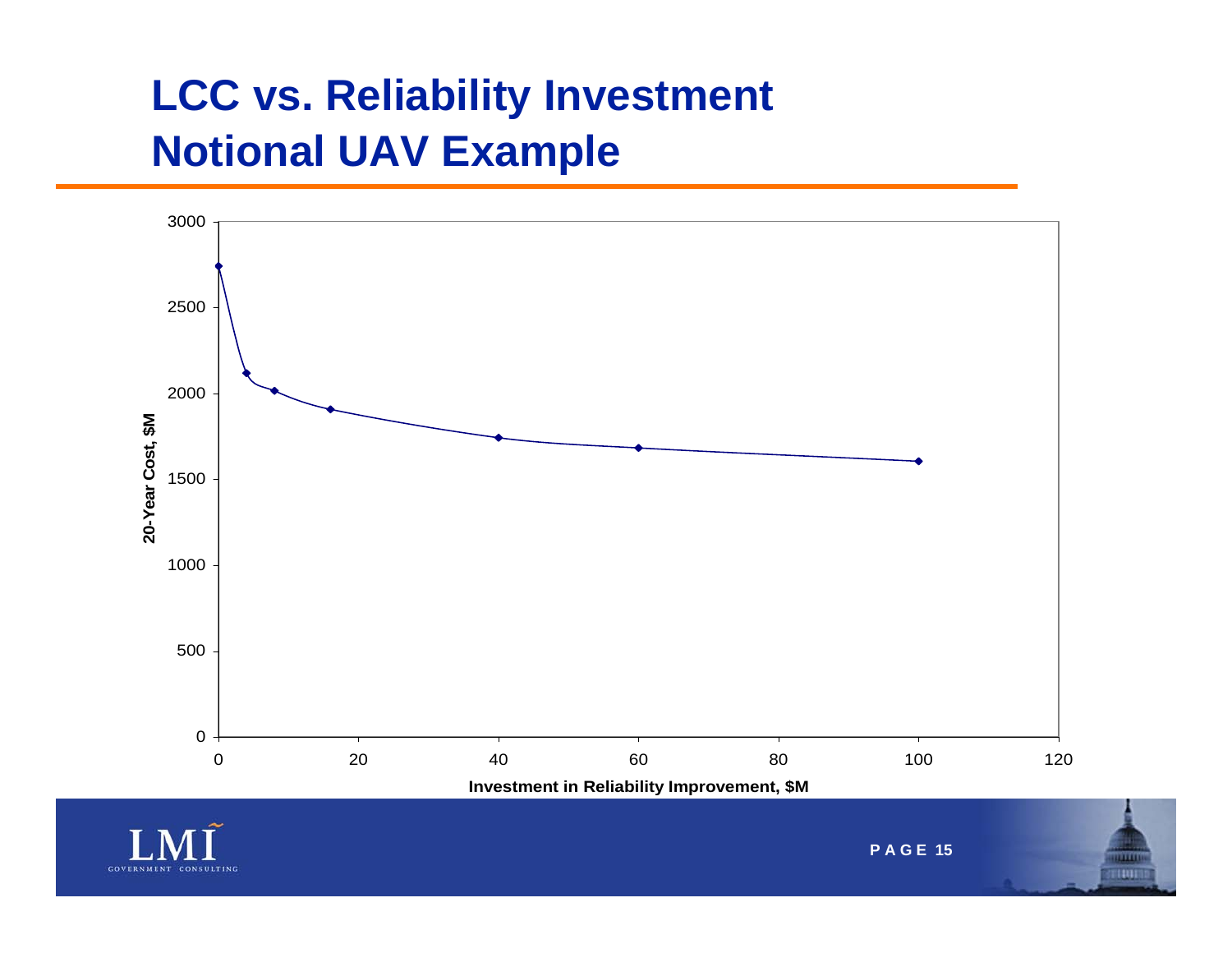#### **Summary and Conclusions**

- Reasonably mature basic model, 17 data points, all of which were historical actuals
- $\bullet$  Demonstrated that basic A-mode, B-mode premise of AMPM can be extended to cost estimating
	- **Links of the Company**  TAAF period model well behaved, but limited by use of estimates rather than historical actuals
	- – Design period model feasibility demonstrated, limited by use of estimates and number of data points
- •Coupled basic model to LCC model

![](_page_15_Picture_6.jpeg)